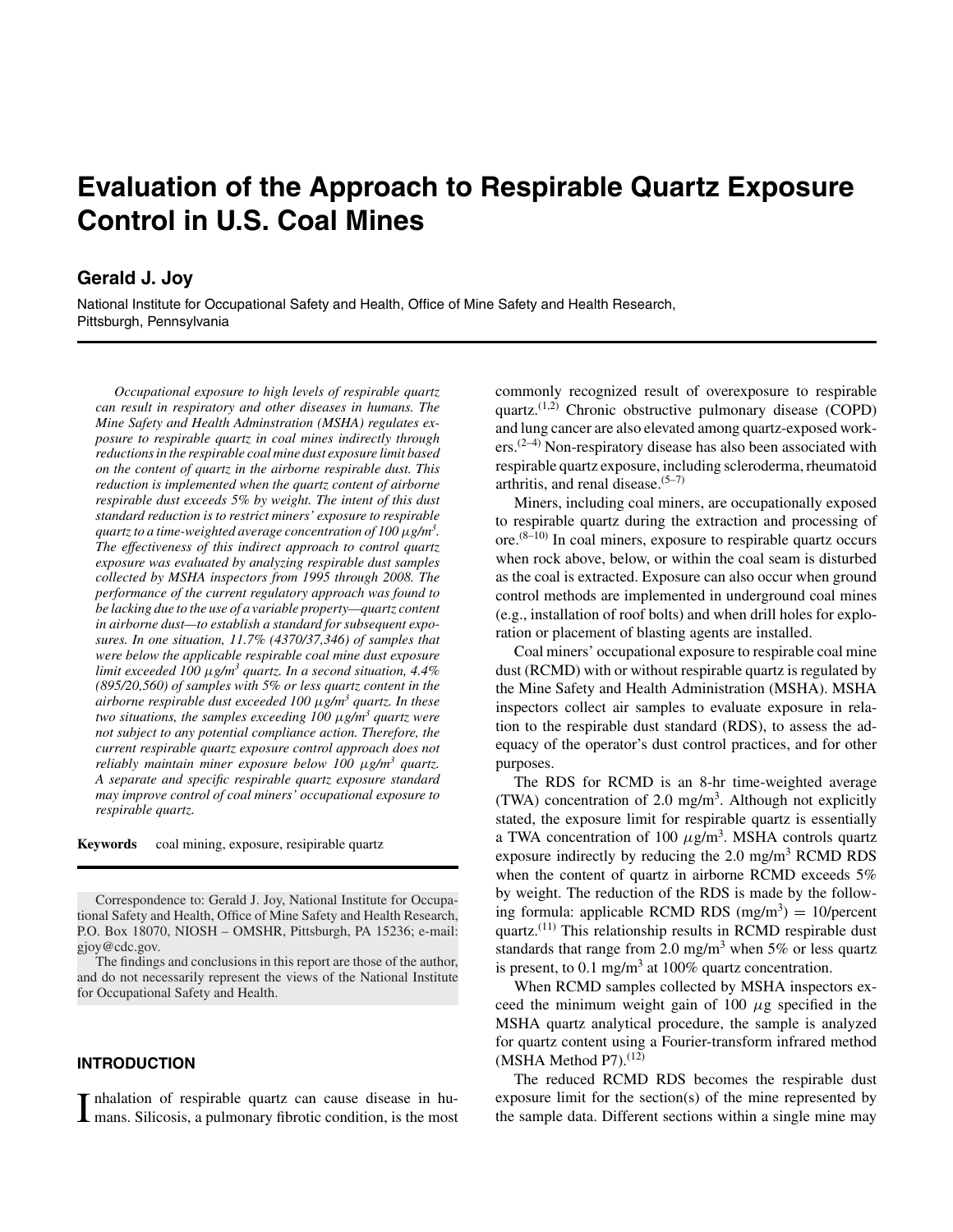have differing RCMD RDSs at a given time, based on the samples collected within those sections.

Mine operators may optionally submit their own samples for evaluation of quartz content if they believe the inspector's samples are not representative. Further details of the coal mine dust inspection process are available from  $MSHA$ .<sup> $(13)$ </sup>

MSHA's respirable dust sampling convention is based on methods established by the British Medical Research Council (BMRC) using a horizontal elutriator.<sup> $(14)$ </sup> To match the sampling characteristics of the elutriator, MSHA uses a Dorr-Oliver 10-mm nylon cyclone (Zefon International, Ocala, Fla.) at a flow rate of 2.0 L/min; the resulting dust concentration is multiplied by a constant factor of  $1.38^{(15)}$  Results from this method differ from International Organization for Standardization (ISO)-based approaches, and conversion factors must be applied if data from the differing sampling methods are to be compared. $(16)$  This article uses MSHA sampling data within MSHA's regulatory framework; therefore, no conversion of the MSHA dust concentration to the ISO basis is necessary.

For the current RCMD RDS reduction approach to control quartz to a 100  $\mu$ g/m<sup>3</sup> level, two conditions must be assumed: (1) the quartz content of the airborne respirable dust will not increase as mining progresses, and (2) the RCMD concentration will not exceed the applicable RDS. This article examines the validity of the two stated assumptions using data collected by MSHA inspectors.

## **METHODS**

MSHA inspector-collected respirable dust samples of un-derground coal occupations from 1995 through 2008 were retrieved from the MSHA Standardized Information System (MSIS) Samples database.<sup>(17)</sup> Mine operators also collect RCMD samples, although very few of these samples are evaluated by MSHA for quartz content except when in association with establishment of a reduced RCMD RDS as described above. Consequently, these operator samples are not actually used to evaluate miner exposure and are not included in this

analysis. Samples that had been voided for any reason or that lacked a value for dust concentration, dust standard, quartz content, sample type, sample date, or occupation code were excluded from the data set.

Samples in the data set were classified by type of MSHAassigned entity classification into two groups. The first group includes samples of designated occupations (DO) and nondesignated occupations (NDO); this subset, labeled the Occupations group, included 38,038 samples. The second group comprises roof bolter-designated area (RBDA) samples; this group included 8220 samples.

A DO is the occupation on a mechanized mining unit (MMU) that is expected to have the highest respirable dust exposure.<sup> $(18)$ </sup> An MMU is the organizational work group that extracts coal. NDOs are any occupations on an MMU except the DO. A designated area is an area identified by the mine operator where RCMD exposure samples must be collected bimonthly. The RBDA is known to have an elevated potential for exposure to respirable quartz and is included in this analysis for that reason.<sup>(19)</sup>

Samples were further classified by whether the mine section was on a 2.0 mg/m<sup>3</sup> RDS or a reduced standard and by the quartz content of the sample.

The grouped samples were examined to identify how many exceeded 100  $\mu$ g/m<sup>3</sup> respirable quartz concentration.

#### **RESULTS**

A nalysis of the MSHA inspector-collected RCMD sample data demonstrates that the existing indirect approach of controlling coal miners' exposure to airborne respirable quartz through regulation of respirable coal mine dust may be less protective than intended.

Table I presents data on samples with a dust concentration less than or equal to the applicable RCMD RDS. If the current quartz exposure control approach was effective, few or no samples in Table I would be expected to exceed 100  $\mu$ g/m<sup>3</sup> quartz. However, it can be seen that 21.6% of the samples with a quartz content of  $>5\%$  exceeded 100  $\mu$ g/m<sup>3</sup> quartz

| TABLE I. Samples with RCMD Concentration $\leq$ Applicable Respirable Dust Standard |  |
|-------------------------------------------------------------------------------------|--|
|-------------------------------------------------------------------------------------|--|

|                   | <b>RCMD RDS</b>         | $\leq$ 5% Quartz Content |                                   |                                      | $>5\%$ Quartz Content |                                   |                                      |
|-------------------|-------------------------|--------------------------|-----------------------------------|--------------------------------------|-----------------------|-----------------------------------|--------------------------------------|
|                   |                         | <b>Total N</b>           | N > 100<br>$\mu$ g/m <sup>3</sup> | $\% > 100$<br>$\mu$ g/m <sup>3</sup> | <b>Total N</b>        | N > 100<br>$\mu$ g/m <sup>3</sup> | $\% > 100$<br>$\mu$ g/m <sup>3</sup> |
| Occupations       | $2 \text{ mg/m}^3$      | 13,956                   | $\Omega$                          | $0\%$                                | 10,135                | 2,751                             | 27.1%                                |
| Group             | $<$ 2 mg/m <sup>3</sup> | 1336                     | $\Omega$                          | $0\%$                                | 5211                  | 942                               | 18.1%                                |
|                   | All                     | 15,292                   | $\Omega$                          | $0\%$                                | 15,346                | 3693                              | 24.1%                                |
| Roof Bolter $DAA$ | $2 \text{ mg/m}^3$      | 1344                     | $\Omega$                          | $0\%$                                | 1376                  | 243                               | 17.7%                                |
| Group             | $<$ 2 mg/m <sup>3</sup> | 517                      | $\Omega$                          | $0\%$                                | 3471                  | 434                               | 12.5%                                |
|                   | All                     | 1861                     | $\theta$                          | $0\%$                                | 4847                  | 677                               | 14.0%                                |
| Total             |                         | 17,153                   | $\theta$                          | $0\%$                                | 20,193                | 4370                              | 21.6%                                |

 ${}^{A}DA$  = designated area.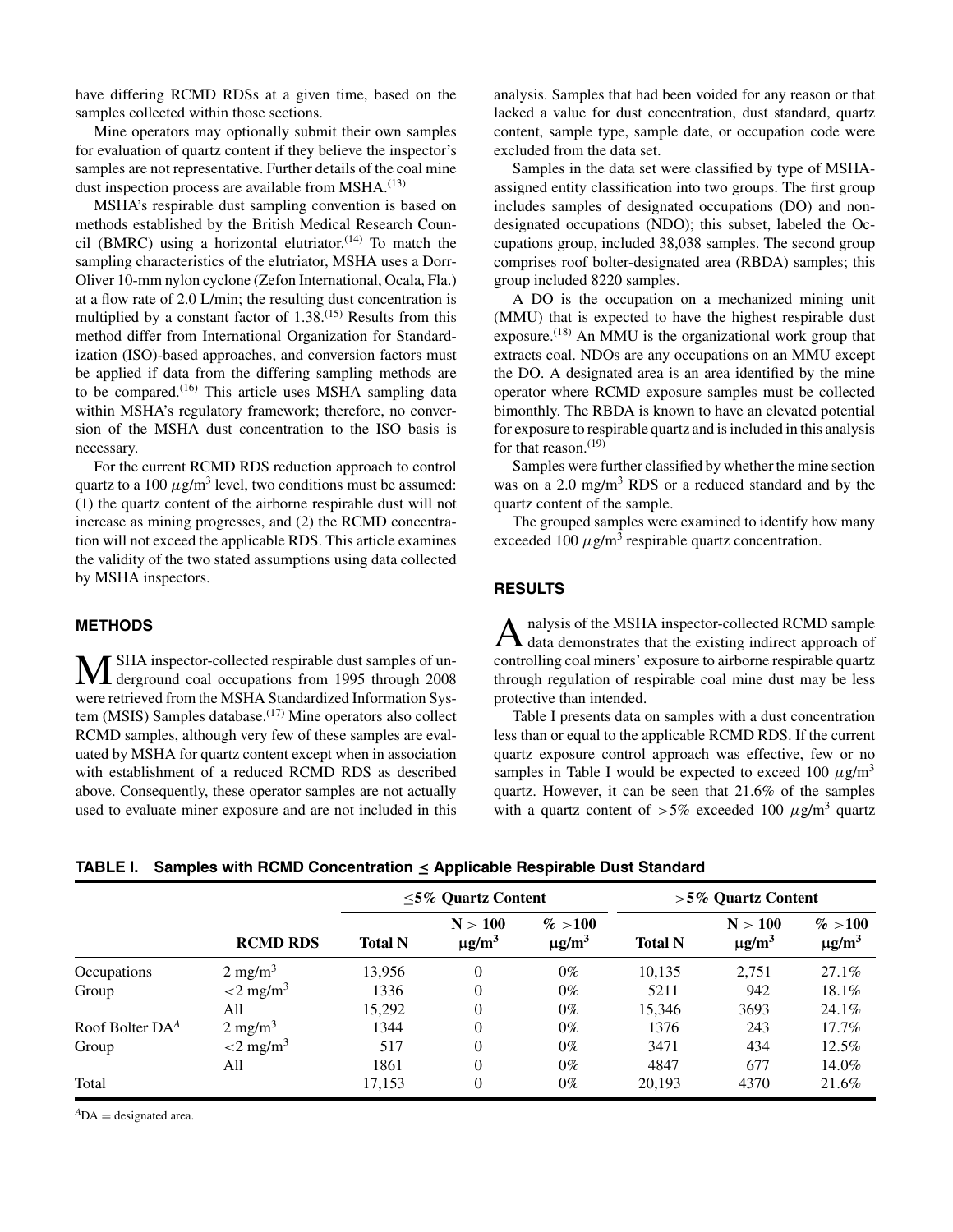|                    | <b>RCMD RDS</b>         | $\leq$ 5% Quartz Content |                                   |                                          | >5% Quartz Content |                                   |                                          |
|--------------------|-------------------------|--------------------------|-----------------------------------|------------------------------------------|--------------------|-----------------------------------|------------------------------------------|
|                    |                         | <b>Total N</b>           | N > 100<br>$\mu$ g/m <sup>3</sup> | $\% > 100$<br>$\mu$ g/m <sup>3</sup> (%) | <b>Total N</b>     | N > 100<br>$\mu$ g/m <sup>3</sup> | $\% > 100$<br>$\mu$ g/m <sup>3</sup> (%) |
| <b>Occupations</b> | $2 \text{ mg/m}^3$      | 2350                     | 691                               | 29.4                                     | 1654               | 1654                              | 100.0                                    |
| Group              | $<$ 2 mg/m <sup>3</sup> | 705                      | 134                               | 19.0                                     | 2691               | 2154                              | 80.0                                     |
|                    | All                     | 3055                     | 825                               | 27.0                                     | 4345               | 3808                              | 87.6                                     |
| Roof Bolter DA     | $2 \text{ mg/m}^3$      | 152                      | 41                                | 27.0                                     | 105                | 105                               | 100.0                                    |
| Group              | $<$ 2 mg/m <sup>3</sup> | 200                      | 29                                | 14.5                                     | 1055               | 767                               | 72.7                                     |
|                    | All                     | 352                      | 70                                | 19.9                                     | 1160               | 872                               | 75.2                                     |
| Total              |                         | 3407                     | 895                               | 26.3                                     | 5505               | 4680                              | 85.0                                     |

**TABLE II. Samples with RCMD Concentration** *>* **Applicable Respirable Dust Standard**

concentration. For these samples, the RCMD RDS is not low enough to control respirable quartz exposure to  $100 \mu g/m^3$  or less. The basis of this problem is that the applicable RCMD RDS, which if not the default unreduced RCMD standard of  $2.0 \text{ mg/m}^3$ , was established based on earlier sampling results that do not reflect the quartz concentration encountered during subsequent mining. This can occur, for example, because the geology changed as mining progressed and more (or higher content) quartz-bearing rock is being extracted.

Samples exceeding  $100 \mu g/m^3$  are mathematically prohibited when the RCMD concentration is less than or equal to the RDS (a maximum of  $2.0 \text{ mg/m}^3$ ) and the quartz content does not exceed 5%.

All samples in Table II exceed the applicable RCMD RDS and are subject to potential compliance actions on that basis. However, Table II samples that contain 5% or less quartz are excluded from the regulatory framework intended to control respirable quartz exposure due to their low quartz content, but 26.3% of these samples exceed  $100 \mu g/m^3$ .

Of the Table II samples that contain more than 5% quartz, 85% exceed the 100  $\mu$ g/m<sup>3</sup> respirable quartz level. For the 15% of samples that do not exceed 100  $\mu$ g/m<sup>3</sup>, the reduced RDS was low enough to control the quartz exposure, possibly due to the quartz content of the extracted material falling after the reduced RDS was established.

#### **DISCUSSION**

The data presented show that the current MSHA approach to regulating miner exposure to respirable quartz does not protect miners from excessive exposure to respirable quartz in all cases. Specific situations where this occurs include when the quartz content of the airborne dust increases due to changes in geologic conditions, i.e., more rock, or rock with higher quartz content must be extracted, and when the RCMD concentration exceeds the applicable RDS. In addition, if the mine operator submits optional samples for quartz analysis, the process for reducing the RDS may be extended by several weeks. During

this period, RCMD exposure is regulated at the pre-existing dust standard, which may not be protective.

To assess the effectiveness of an occupational health exposure standard, the most appropriate metric is the extent of reduction of the adverse effect that it guards against. With occupational illnesses in general and pneumoconioses in particular, the long disease latency makes it difficult to make this assessment. However, if compliance with an occupational exposure limit (OEL) is expected to be protective against a specified health outcome, then evaluating the degree of compliance with the OEL may be a reasonable surrogate for effectiveness in the short term. When, as in this case, the exposure standard is only partially protective under conditions that can feasibly be encountered, the effectiveness of the OEL becomes very difficult to evaluate until enough time has passed to observe cases of disease.

Adoption of an independent and specific standard for airborne respirable quartz exposure in coal mining has been recommended by NIOSH, and by the Secretary of Labor's Advisory Committee on the Elimination of Pneumoconiosis among Coal Mine Workers.(20,21) A separate respirable quartz standard, as described by  $NIOSH<sub>1</sub><sup>(20)</sup>$  could reduce miners' risk of overexposure to respirable quartz and, by extension, their risk of developing silicosis. Such a standard may include the collection of personal, full-shift samples as frequently as necessary to ensure that miners' exposure is maintained below the exposure limit. Also, assessment of each sample against a defined, fixed criterion would encompass more exposure conditions without reliance on prior sample results and would permit MSHA to focus additional resources on a currently unregulated exposure condition.

This analysis has not addressed the adequacy of the 100  $\mu$ g/m<sup>3</sup> quartz exposure standard but only whether the exposure assessment component of the existing respirable quartz control strategy was competent to consistently define quartz exposure in relation to the permissible exposure level. The protection afforded by the current  $100 \mu g/m^3$  respirable quartz exposure standard is a fundamental consideration of any program to control pneumoconiosis and other adverse health effects in coal miners but is beyond the scope of this report.